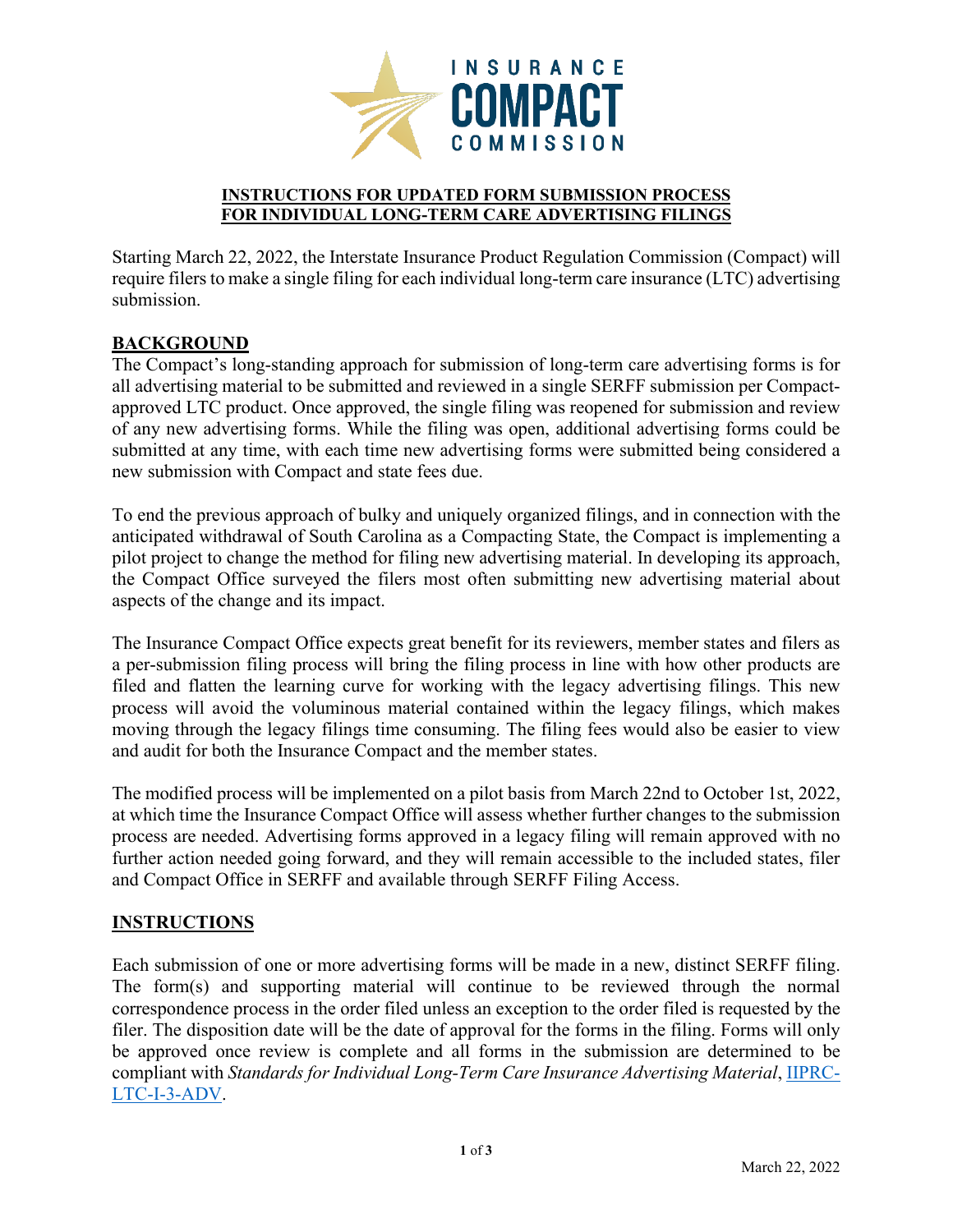As part of this change, the Compact will accept long-term care advertising submissions under the Insurance Compact's Expedited Review Process. Additional detail will be addressed in the materials for the Expedited Review Process.

## **FILING PROCEDURES FOR LONG-TERM CARE ADVERTISING FORMS**

The Insurance Compact requests that filers follow these steps when submitting new advertising forms:

- 1. The filer will submit a single SERFF filing for each LTC advertising submission using the same Type of Insurance as the approved LTC product and the filing type of Advertising Material.
- 2. One or more forms may be submitted for review on the Form Schedule of the filing.
- 3. A new submission requirement will appear on the Supporting Documentation tab of filings under the Advertising Material filing type requiring the filer to submit pertinent information for each form included in the submission in table format. By submitting this information in a table format, it does not need to be stated anywhere else in the filing. The table may be attached in a format other than PDF. An example table is provided in Appendix 1. The table must include the information required in Section 1(A) Additional Submission Requirements, General, including but not limited to:
	- a. Form Name
	- b. Form Number
	- c. The type of advertisement of each form: either institutional, invitation to inquire, or invitation to contract (**NOTE**: This is the most common, repeated objection and is always required to be identified before review can proceed per  $\S1(A)(6)$ )
	- d. The method or media of dissemination for each form: brochure, letter, illustration distributed electronically, printed, internet, etc.
	- e. The SERFF Tracking Number of the product(s) with which the advertisement form will be used
- 4. The filer will use the Associated Filings feature to identify the Compact-approved individual long-term care product(s) with which the advertisement will be used.
- 5. The filer will submit applicable Compact and state filing fees. There are no changes to the Compact Filing Fee Schedule with this process change.
- 6. Companies are strongly encouraged to review objections to previously approved forms and ensure the new forms address compliance with all applicable provisions of the *Standards for Individual Long-Term Care Insurance Advertising Material* (**NOTE:** The Insurance Compact commonly issues repeat objections when changes made in previously submitted forms are not carried forward to subsequently submitted forms).